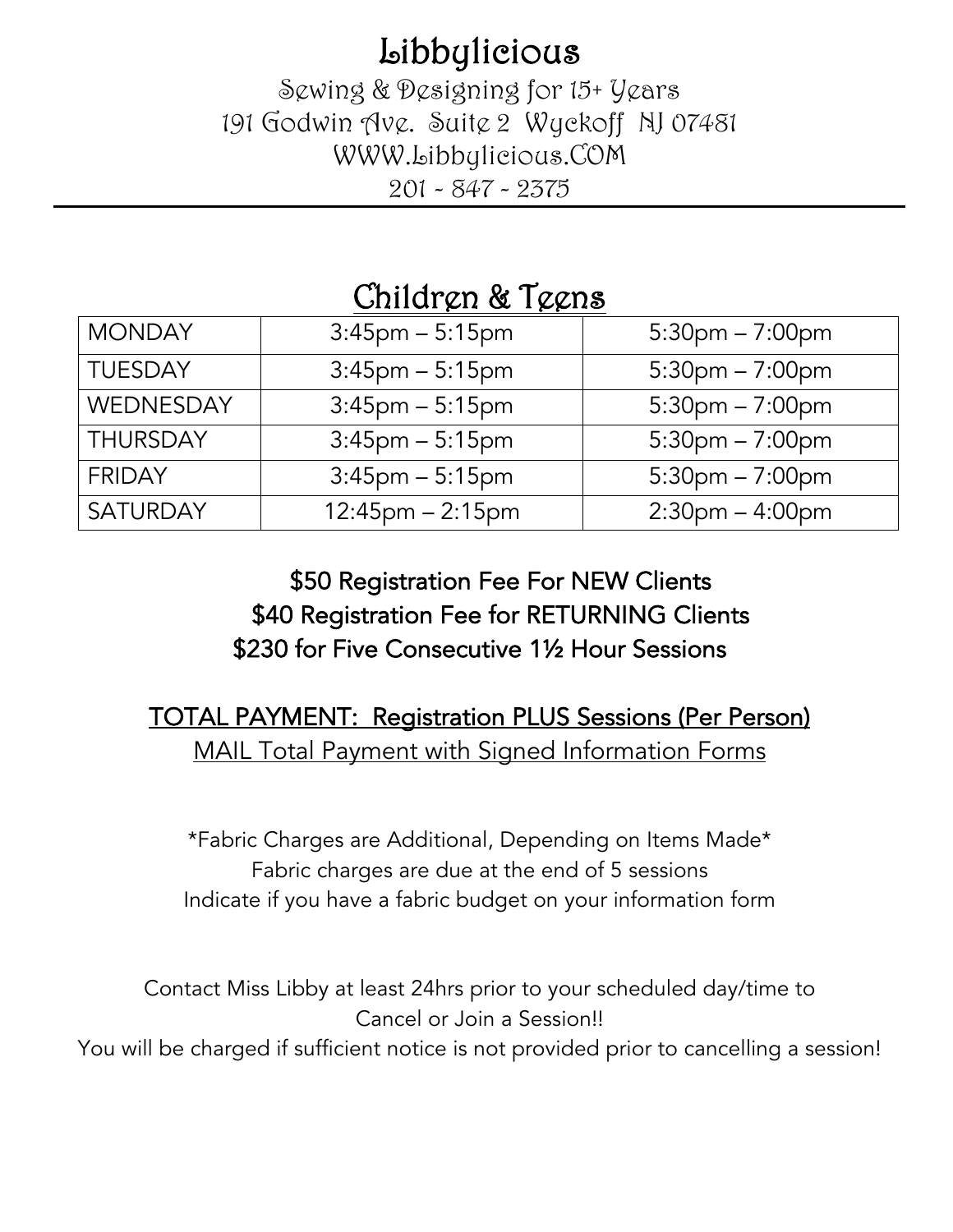#### **HOW TO SIGN UP FOR SEWING SESSIONS:**

- **Step 1:** Choose the Day and Time your child/children would like to attend.
- **Step 2:** Contact Miss Libby via Email, Text, or Phone to confirm availability for your requested Day and Time.
- **Step 3:** Print and Fill Out the Information Forms
- **Step 4: MAIL Total Payment** and **Filled Out Information Forms (Total Payment Includes: Registration Fee Plus Payment for Sessions.) Mail To:** Libbylicious 191 Godwin Ave. Suite 2 Wyckoff NJ 07481 Only Cash or Check Accepted (Checks Made Out to Libbylicious)

#### **IMPORTANT SAFETY REGULATIONS:**

- **\*** Pick up & Drop off Only, in back entrance!! Parents must wait outside.
- **\*** Temperatures are checked before entering the building. Parents/drivers are required to wait for temperature checks to be completed. Anyone with a temperature or signs of illness will be sent home immediately.
- **\*** All participants will be required to wear a face mask.
- **\*** Hands must be washed upon entering and before leaving.
- **\*** Proper spacing will be enforced.
- **\*** One participant per table.
- **\*** Bring your own drink. No eating inside the facility.
- **\*** No one can enter the building prior to the start time of their session! The time before and after each session is for cleaning purposes!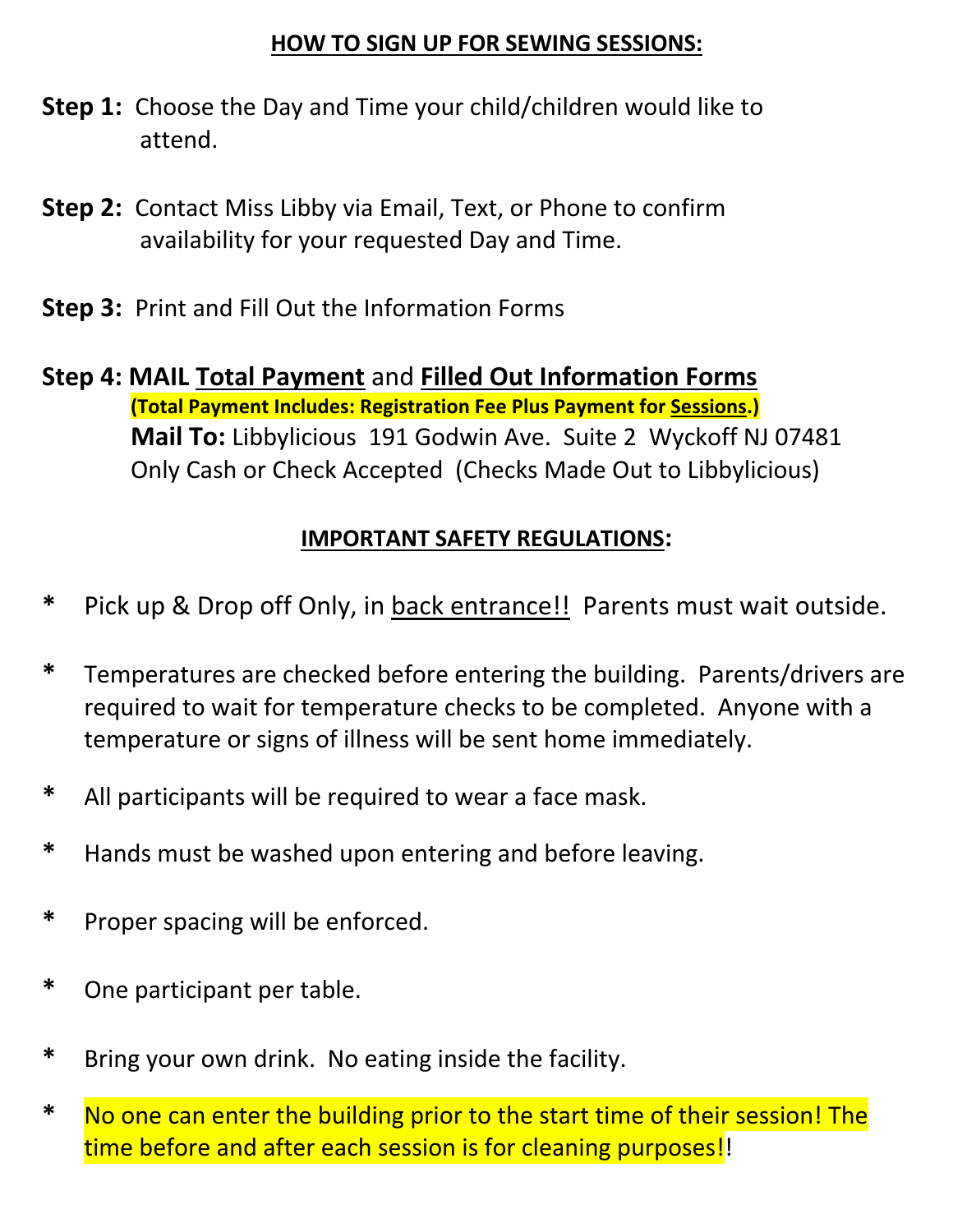|                                                                     |                                               | Home Phone:__________________________________Cell: _____________________________                                                                                                                                               |  |
|---------------------------------------------------------------------|-----------------------------------------------|--------------------------------------------------------------------------------------------------------------------------------------------------------------------------------------------------------------------------------|--|
|                                                                     |                                               | Email: expression of the contract of the contract of the contract of the contract of the contract of the contract of the contract of the contract of the contract of the contract of the contract of the contract of the contr |  |
| <b>Emergency Contact</b>                                            |                                               |                                                                                                                                                                                                                                |  |
| condition we need to be aware of, to ensure optimal instruction:    |                                               | Please list any health concerns, allergies, special needs, disabilities, or any behavior/                                                                                                                                      |  |
|                                                                     |                                               |                                                                                                                                                                                                                                |  |
| \$50 Registration Fee for NEW Clients OR \$40 for RETURNING Clients | \$230 for Five Consecutive 11/2 Hour Sessions |                                                                                                                                                                                                                                |  |
|                                                                     |                                               | <u> Registration Fee + Sessions = Total Amount Per Person:</u>                                                                                                                                                                 |  |
|                                                                     |                                               | Time: _________________                                                                                                                                                                                                        |  |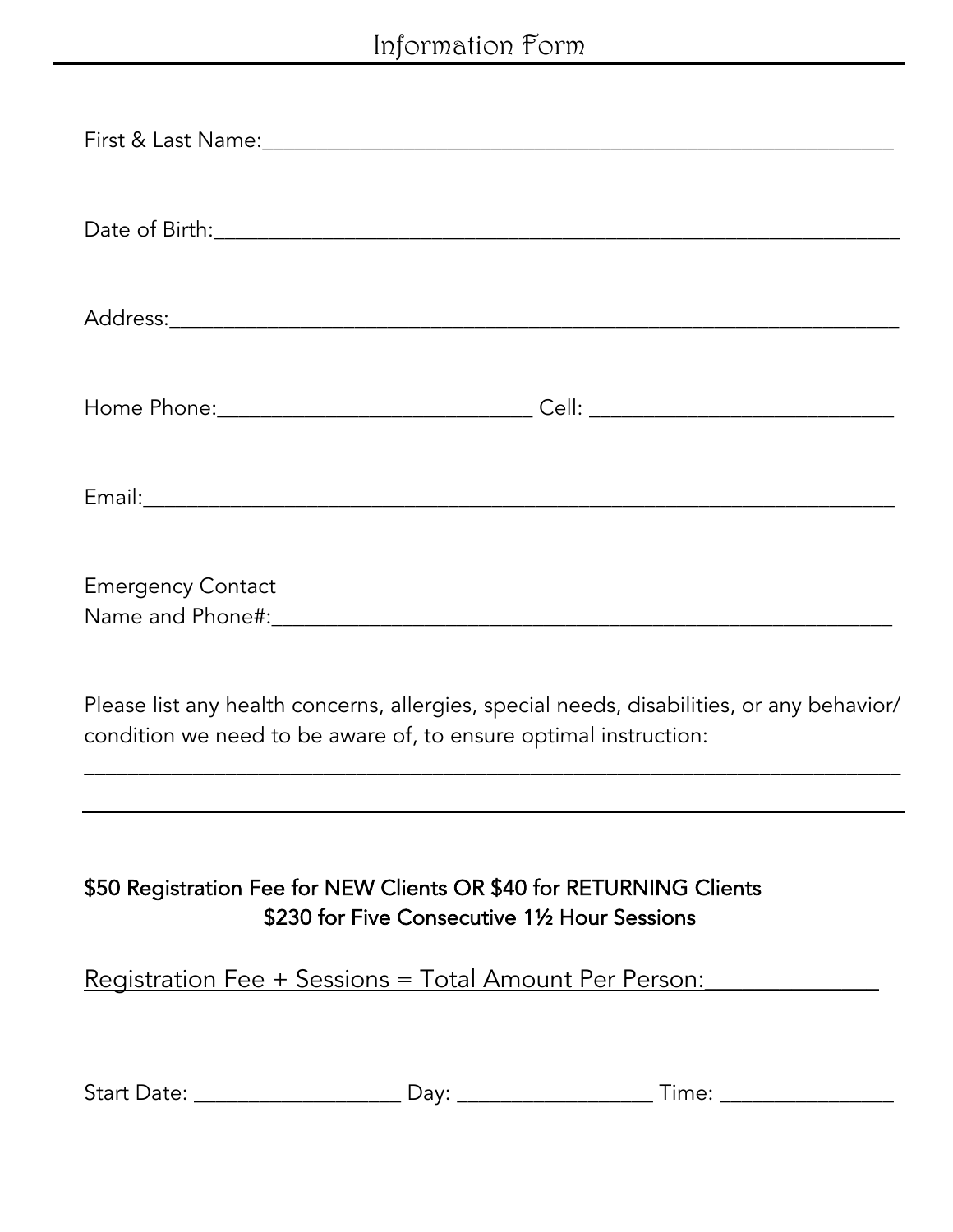# Libbylicious Guidelines

You must notify Miss Libby via phone, text, or email, 24 hours prior to your scheduled day/time to cancel or join a session. If sufficient notice is not provided prior to cancelling a session, you will be charged!

There are no refunds or credits for cancellations made less than 24 hours in advance.

Not showing up for a session without sufficient notification forfeits any refund, exchange, or credit.

 Please refrain from sending your children to sewing if they are ill! For example, if they have or have recently had a fever, are coughing, are sneezing, etc…

It is important to facilitate maintaining a healthy and clean environment, as well as, reduce the spread of germs and illness.

 Staff are not permitted to babysit Libbylicious customers. Do not solicit Libbylicious staff members for babysitting or transportation services.

**Please sign below to acknowledge that you have read, understood, and agree to all Libbylicious Safety Regulations and Policies.**

**Date**\_\_\_\_\_\_\_\_\_\_\_\_\_\_\_\_\_\_\_\_\_\_\_\_\_\_\_\_\_\_\_\_\_\_\_\_\_\_\_\_\_\_\_\_

| <b>Signature of</b>     |  |  |
|-------------------------|--|--|
| <b>Parent/Guardian:</b> |  |  |